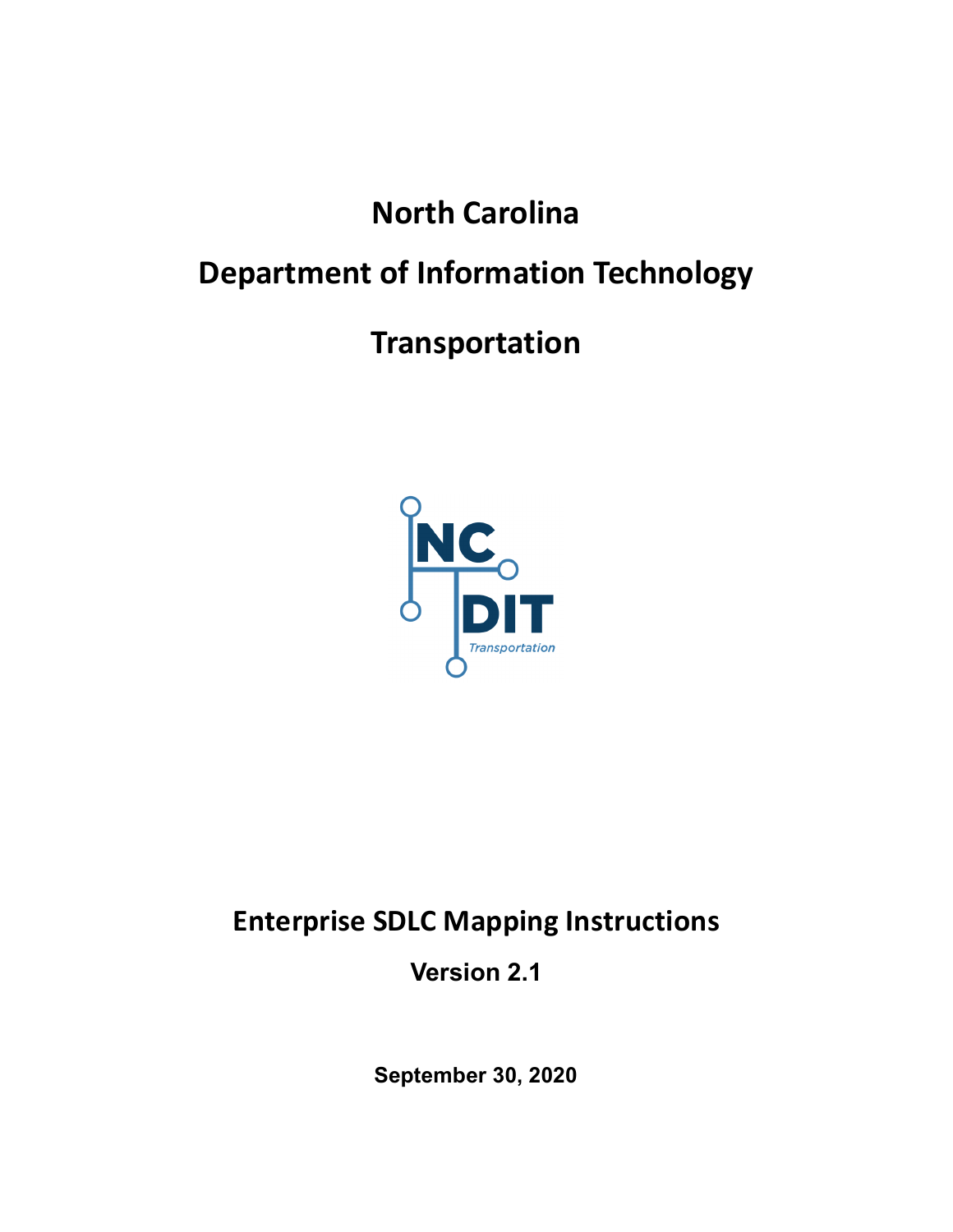### Document Version Control

| Ver | Date      | <b>Revised By</b>    | <b>Description</b>                                 |
|-----|-----------|----------------------|----------------------------------------------------|
| 1.0 | 3/20/2020 | <b>Cheryl Ritter</b> | <b>Initial Release</b>                             |
| 1.1 | 7/14/2020 | <b>Cheryl Ritter</b> | Updated with changes identified during pilot       |
| 2.0 | 9/08/2020 | <b>Cheryl Ritter</b> | Updated with changes identified during PMO rollout |
| 2.1 | 9/30/2020 | <b>Cheryl Ritter</b> | Updated with changes from DMV rollout              |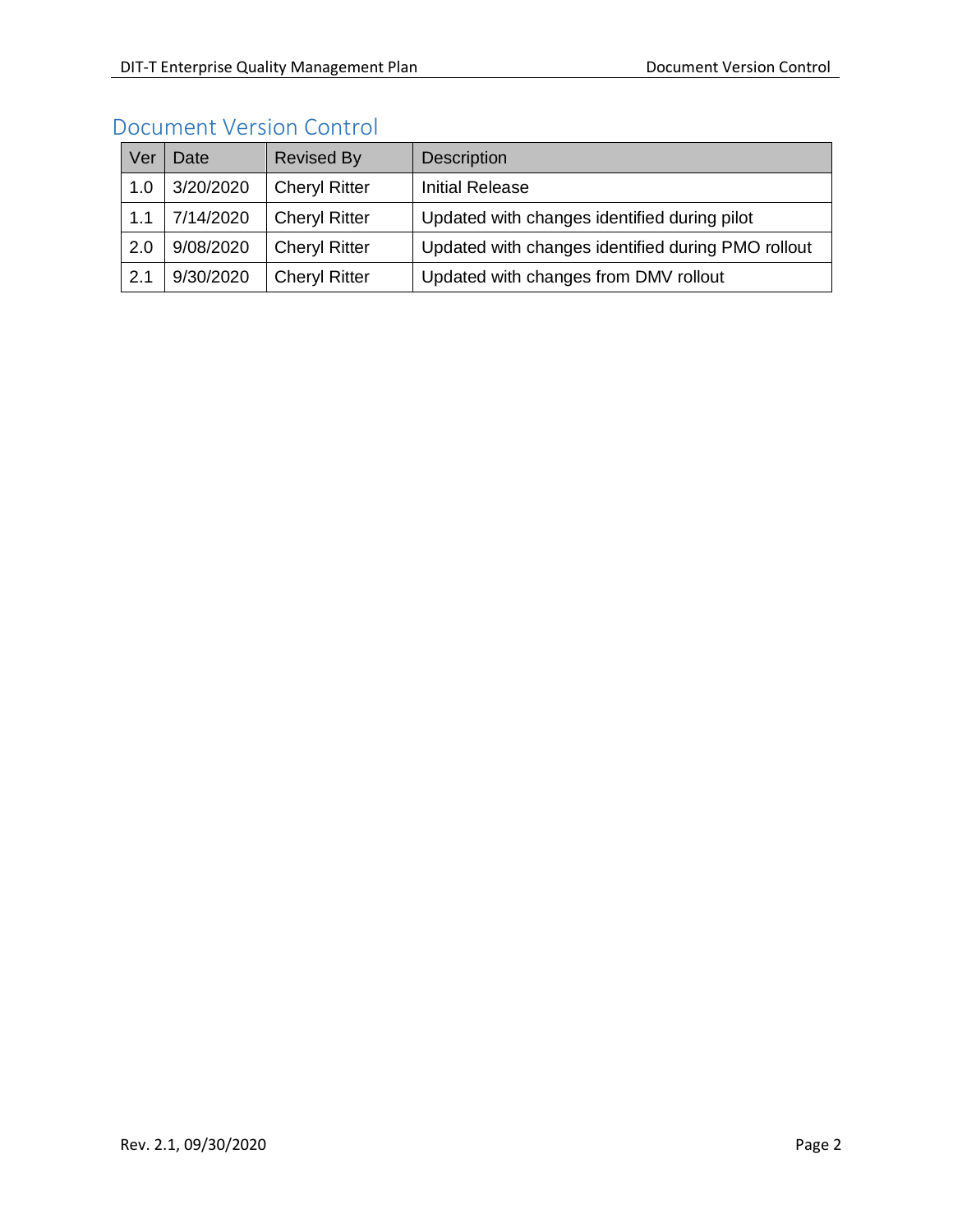## **Table of Contents**

| $\mathbf{1}$   |     |  |  |  |  |  |  |  |  |
|----------------|-----|--|--|--|--|--|--|--|--|
|                | 1.1 |  |  |  |  |  |  |  |  |
|                | 1.2 |  |  |  |  |  |  |  |  |
| $\overline{2}$ |     |  |  |  |  |  |  |  |  |
| 3              |     |  |  |  |  |  |  |  |  |
|                | 3.1 |  |  |  |  |  |  |  |  |
|                | 3.2 |  |  |  |  |  |  |  |  |
|                |     |  |  |  |  |  |  |  |  |
|                |     |  |  |  |  |  |  |  |  |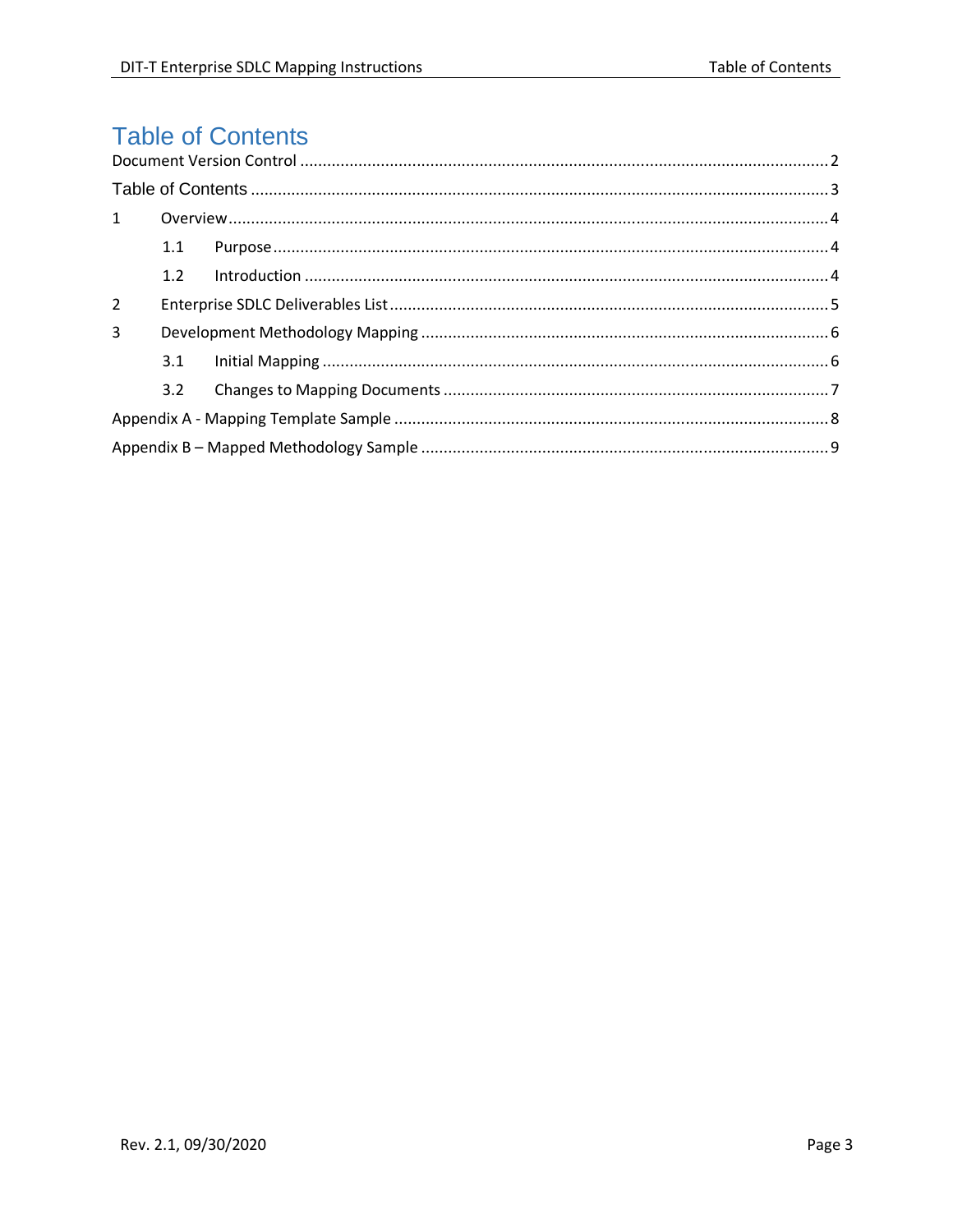#### 1 Overview

#### 1.1 Purpose

The purpose of this document is to define how DIT-Transportation (DIT-T) teams map their development methodologies to the DIT-T Enterprise SDLC Deliverables and maintain the maps.

#### 1.2 Introduction

It is recommended that you review the DIT-T Enterprise Quality Management Plan before mapping your team's development methodology.

A Systems Development Lifecycle (SDLC) is a description of the phases, tasks, and deliverables that provide a framework for developing and managing a project from the receipt of the work request through the completion of the project. DIT-T uses a deliverable based SDLC model. A deliverable based approach is not specific to any one SDLC (i.e., Agile, Waterfall, etc.).

The key deliverables are the most important deliverables and may have multiple tasks or smaller deliverables included in their production. For example, a key deliverable is Requirements; Tasks involved in completing this key deliverable include requirements gathering, requirements definition, peer reviews, etc. Because the tasks are different depending on the development methodology used, tasks are defined by the DIT-T teams' development methodology.

Key deliverables are assigned to the four (4) DIT-T project types identified by IT Senior Management as representative of the most frequently use DIT-T project sizes. The key deliverable assignments are based on the size and risk associated with the project type.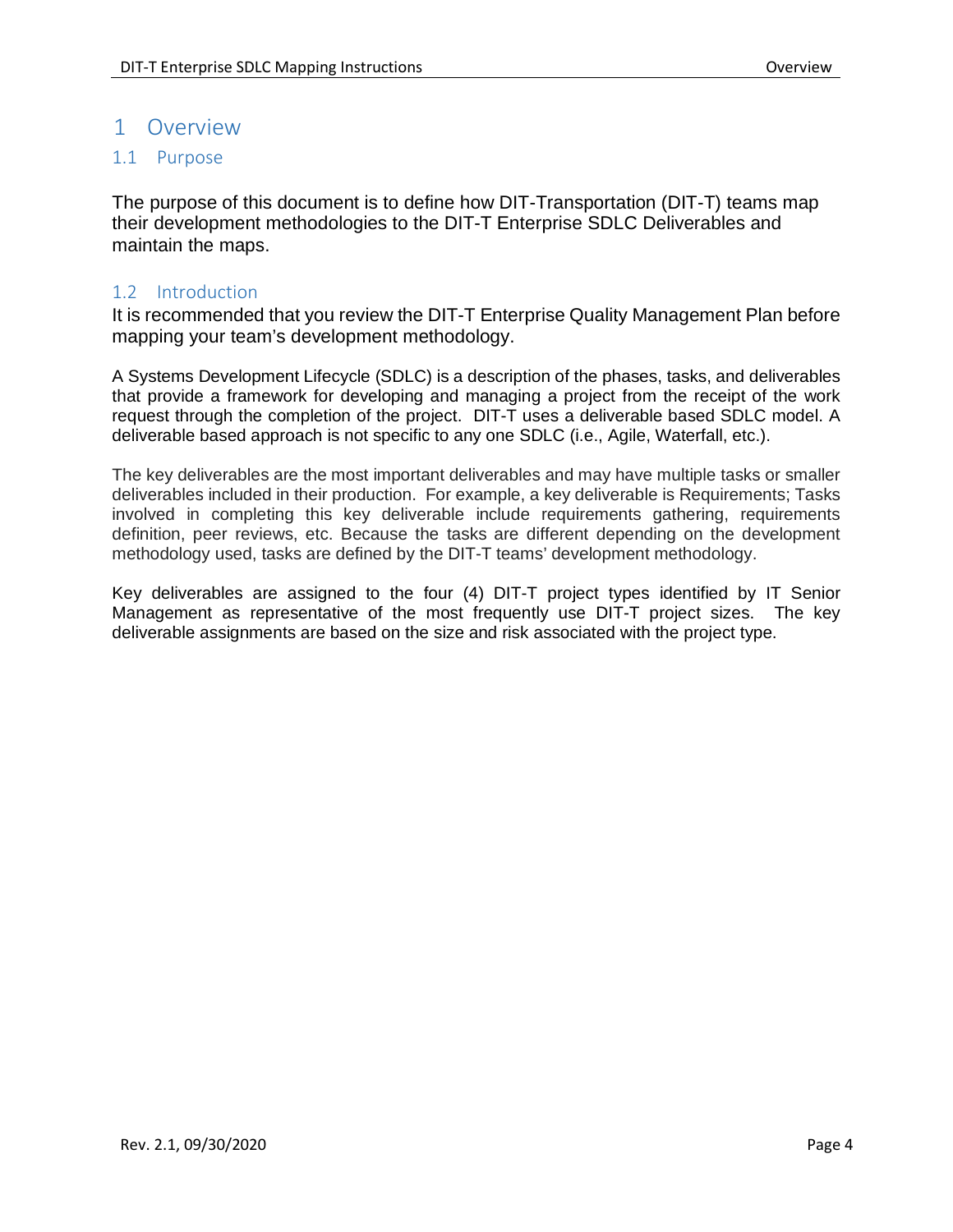### 2 Enterprise SDLC Deliverables List

The picture below shows the columns included in the DIT-T Enterprise SDLC Deliverables list.

|       | B  |                        |                            |              |                               |                                  |            | ĸ                                                            |                                        |
|-------|----|------------------------|----------------------------|--------------|-------------------------------|----------------------------------|------------|--------------------------------------------------------------|----------------------------------------|
|       |    |                        |                            |              |                               |                                  | <b>PMO</b> | <b>Operational</b>                                           |                                        |
| Phase | ID | <b>Key Deliverable</b> | <b>Minimum Requirement</b> | Rea'd<br>for | <b>Audit</b><br>Audit Control | <b>Enterprise</b><br>(High Risk) | Lite       | <b>Non-PMO</b><br>Project<br>  (Medium Risk)   (Medium Risk) | Change<br><b>Request</b><br>(Low Risk) |

The content of the columns is summarized below. For more details, See the DIT-T Enterprise Quality Management Plan on the DIT-T Enterprise SDLC Connect site for details.

| Column         | <b>Column Header</b>   | <b>Column Description</b>                                  |
|----------------|------------------------|------------------------------------------------------------|
| A              | Phase                  | Phase name the deliverable is initiated in.                |
| $\overline{B}$ | ID                     | Deliverable reference number.                              |
| $\mathsf C$    | <b>Key Deliverable</b> | Name of the deliverable.                                   |
| D              | Minimum Requirement    | Minimum requirements when completing the                   |
|                |                        | deliverable.                                               |
| E              | Reg'd for Audit        | Indicates the deliverable is required for audits.          |
| F              | <b>Audit Control</b>   | Indicates the audit control satisfied by the deliverable.  |
| H              | *PMO - Enterprise      | 'Y' indicates the deliverable is required for PMO -        |
|                |                        | Enterprise projects. Blank indicates the deliverable is    |
|                |                        | not required.                                              |
|                | *PMO - Lite            | 'Y' indicates the deliverable is required for PMO – Lite   |
|                |                        | projects. Blank indicates the deliverable is not required. |
| K              | *Operational -         | 'Y' indicates the deliverable is required for Operational  |
|                | Non-PMO Project        | - Non-PMO projects. Blank indicates the deliverable is     |
|                |                        | not required.                                              |
| K              | *Operational -         | 'Y' indicates the deliverable is required for Operational  |
|                | Non-PMO Project        | - Non-PMO projects. Blank indicates the deliverable is     |
|                |                        | not required.                                              |
|                | *Operational -         | 'Y' indicates the deliverable is required the Operational  |
|                | <b>Change Request</b>  | - Change Request projects. Blank indicates the             |
|                |                        | deliverable is not required.                               |

**\*Project Types**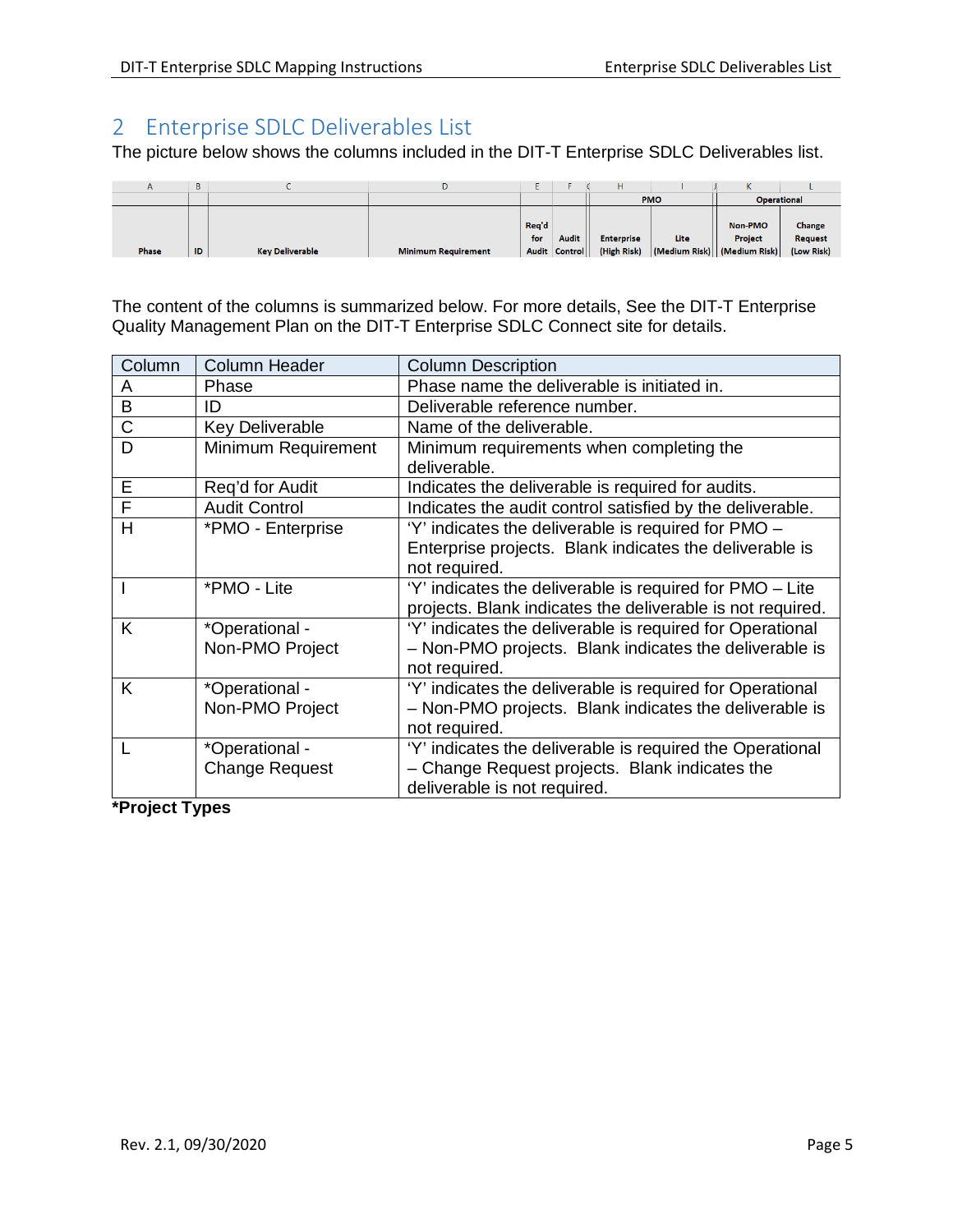### 3 Development Methodology Mapping

#### 3.1 Initial Mapping

If a DIT-T unit has one or more development methodologies they follow, ex. Agile, Iterative, etc. that are different from the DIT-T Enterprise SDLC Deliverables, they are required to map their development methodology to the DIT-T Enterprise SDLC Deliverables. See Appendix B for a sample mapped methodology for the PMO Enterprise project.

The picture below should be used as reference for the steps following it: There is more detail picture in Appendix A.

|                          | $\mathsf{A}$ | B  |                 | D                             |       |              | Н                                   |  | N                                  |                        |  |
|--------------------------|--------------|----|-----------------|-------------------------------|-------|--------------|-------------------------------------|--|------------------------------------|------------------------|--|
| <b>DIT-T Unit:</b>       |              |    |                 | Methodology Owner/Contact:    |       |              |                                     |  | Date Methodology Initially Added:  |                        |  |
| <b>Methodology Name:</b> |              |    |                 | Quality Management Plan Used: |       |              |                                     |  | Date Last Updated:                 |                        |  |
| <b>Methodology Type:</b> |              |    |                 | Deliverable Repository:       |       |              |                                     |  | Comments:                          |                        |  |
|                          |              |    |                 |                               |       |              |                                     |  |                                    | <b>Mapping</b>         |  |
|                          |              |    |                 | <b>PMO</b>                    |       |              |                                     |  | Red Text = Differences from E-SDLC |                        |  |
|                          |              |    |                 |                               |       |              |                                     |  |                                    |                        |  |
|                          |              |    |                 |                               | Req'd |              |                                     |  |                                    |                        |  |
|                          |              |    |                 |                               | for   | <b>Audit</b> | <b>Enterprise</b>                   |  |                                    |                        |  |
|                          | <b>Phase</b> | ID | Key Deliverable | <b>Minimum Requirement</b>    |       |              | Audit Control   (High Risk)   Req'd |  | Phase                              | <b>Key Deliverable</b> |  |

The following steps are required to map a development methodology:

- 1. Review the work performed by the DIT-T unit and select the project type used to map their development methodology.
- 2. Select the template for the project type to use for mapping.
- 3. Enter the information below at the top of the template:
	- a. DIT-T Unit: the unit that owns the mapped methodology.
	- b. Methodology Name: name the unit refers to the methodology by.
	- c. Methodology Type: industry type of methodology mapped, such as Agile, Iterative, Waterfall, etc.
	- d. Methodology Owner/Contact: person to contact if there are questions about the mapped methodology.
	- e. Quality Management Plan Used: name of the Quality Management Plan used; units may use the DIT-T Enterprise Quality Management Plan. If not, provide the name of your plan and include in that plan that you are following the DIT-T Enterprise Quality Management Plan and this plan includes additional quality requirements.
	- f. Deliverable Repository: location where deliverable artifacts are stored.
	- g. Date Methodology Initially Added: date approved and added to the DIT-T Enterprise SDLC site on Connect.
	- h. Date Last Updated: date the methodology was last updated and approved.
	- i. Comments: additional information about the methodology.
- 4. For the process to be mapped, review the DIT-T SDLC Key Deliverable (c) to determine if the deliverable is listed. Deliverables required on all projects and required for audit (e) should be included in the mapped methodology.Enter the following in the columns shaded in blue and use red text to indicate differences from the DIT-T Enterprise SDLC: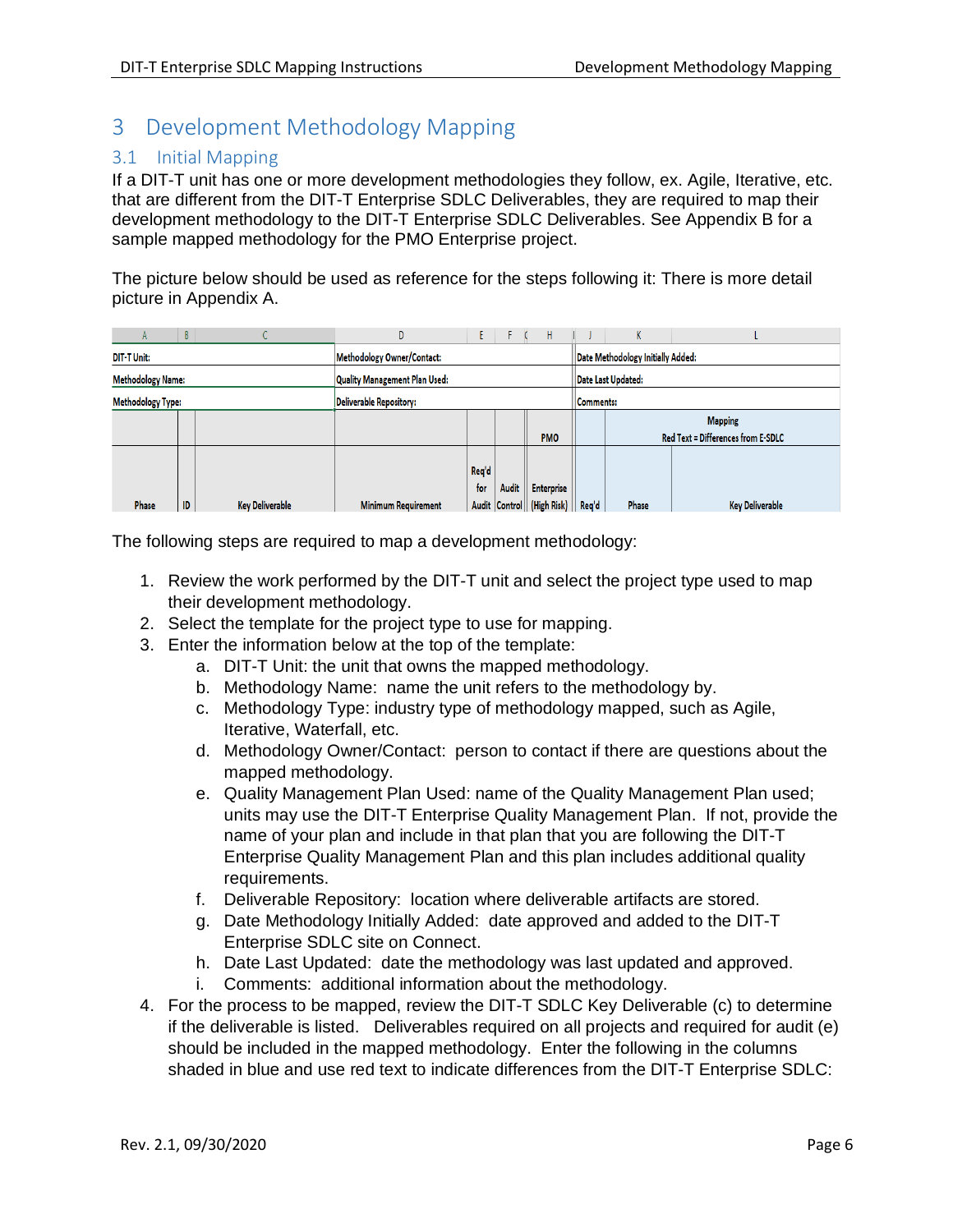- a. Req'd: deliverable is required. The column is prepopulated with the project type values (h) to be mapped to. If additional deliverables in the Key Deliverables column (c) are required by the mapped methodology, enter a 'Y' in this column, enter phase name and key deliverable name. Use red text to indicate different from the DIT-T Enterprise SDLC Deliverables.
- b. Phase: Enter the phase name for the phase the deliverable is initiated in.
- c. Key Deliverable: Enter the name of the deliverable. This is the name that will be used for the deliverable artifact name found in the Deliverables Repository specified above (f). If the deliverable is located in another system, such as a Work Request is located in ServiceNow, indicate how to find the deliverable and the System Name where it can be found. Examples can be found in the 'Approved Methodologies' folder, document name 'PMO\_Enterprise Project (Waterfall)'.
- d. A 'Y' in the project type column (column H) indicates that this deliverable is required. A different name may be used.
- e. If a deliverable is needed that is not in the SDLC Deliverables list, contact PMO Support via ServiceNow to have it added.
- 5. Obtain approval from the Senior Manager responsible for the unit, ex. Al Roethlisberger, Brian Williford, Brian Watkins, Craig Barber, Mark Clifford, Marnie Lockard, Rena Henry, Carolyn Broadney, etc.
- 6. Send a request to PMO Support via ServiceNow to add the mapping document to the DIT-T Enterprise SDLC Connect site.
- 7. Save a copy of the approved mapped methodology in a location of your choice. You will use this document as the starting point for future changes.

#### 3.2 Changes to Mapping Documents

- 1. Update the current mapping document in the location designated by the Unit.
- 2. Make changes as needed.
- 3. Obtain approval from the Senior Manager for your unit.
- 4. Send a request to PMO Support via ServiceNow to add the mapping document to the DIT-T Enterprise SDLC Connect site.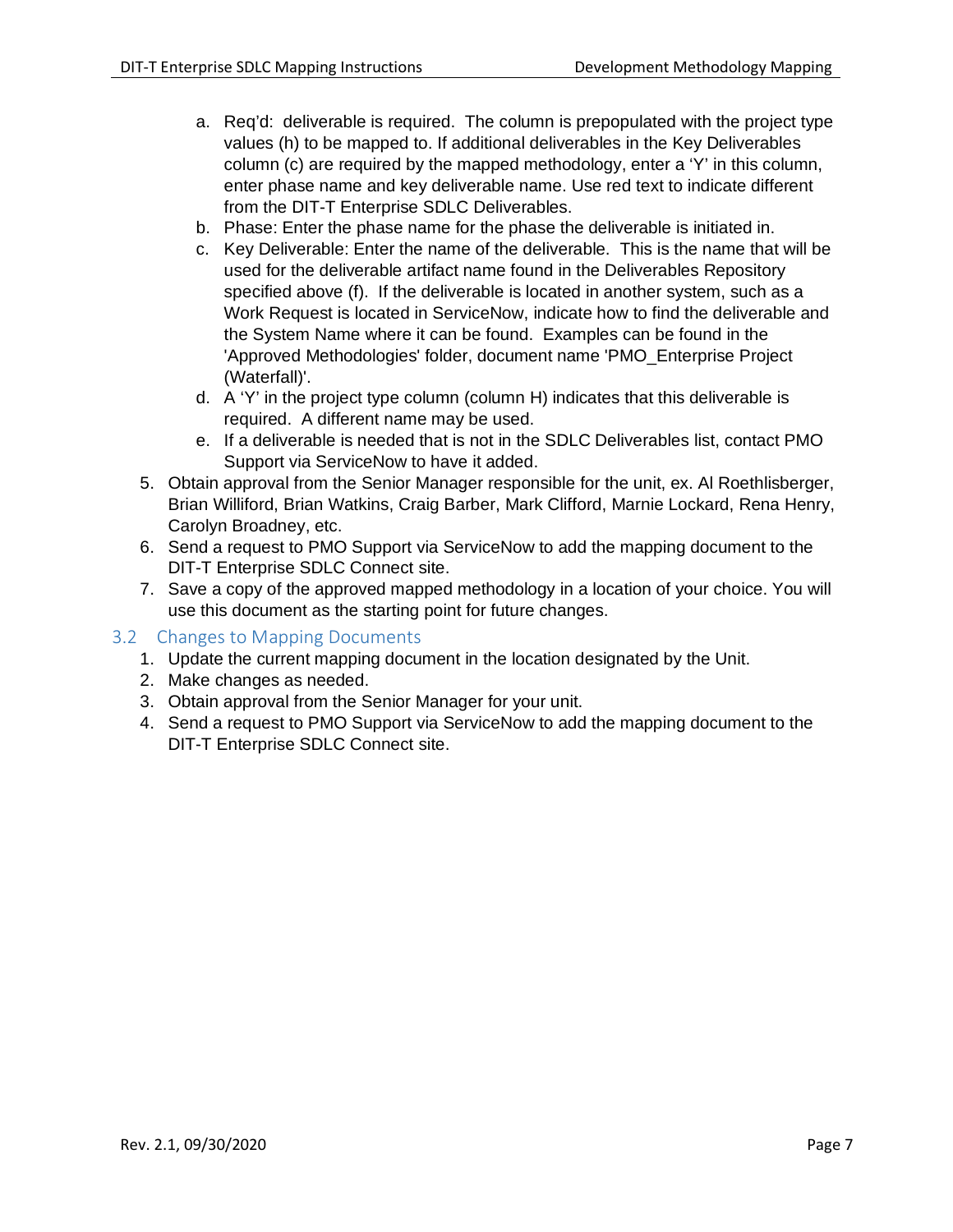## Appendix A - Mapping Template Sample

| <b>DIT-T Unit:</b>       |    |                                             | <b>Methodology Owner/Contact:</b>      |              |              |                   | Date Methodology Initially Added: |       |                                                      |  |
|--------------------------|----|---------------------------------------------|----------------------------------------|--------------|--------------|-------------------|-----------------------------------|-------|------------------------------------------------------|--|
| <b>Methodology Name:</b> |    |                                             | Quality Management Plan Used:          |              |              |                   | <b>Date Last Updated:</b>         |       |                                                      |  |
| <b>Methodology Type:</b> |    |                                             | <b>Deliverable Repository:</b>         |              |              |                   | Comments:                         |       |                                                      |  |
|                          |    |                                             |                                        |              |              | <b>PMO</b>        |                                   |       | <b>Mapping</b><br>Red Text = Differences from E-SDLC |  |
|                          |    |                                             |                                        | Req'd<br>for | <b>Audit</b> | <b>Enterprise</b> |                                   |       |                                                      |  |
| Phase                    | ID | <b>Kev Deliverable</b>                      | <b>Minimum Requirement</b>             | <b>Audit</b> | Control      | (High Risk)       | Req'd                             | Phase | <b>Key Deliverable</b>                               |  |
| <b>Business Concept</b>  |    | <b>Work Request</b>                         |                                        | <b>V</b>     | ITGC03       |                   | Y                                 |       |                                                      |  |
| <b>Business Concept</b>  |    | <b>Alternatives Analysis</b>                | If required                            |              | ITGC03       | Y                 | Y                                 |       |                                                      |  |
|                          |    |                                             | Min: Scope of Work, Resource Plan,     |              |              |                   | Y                                 |       |                                                      |  |
| Business Concept 3       |    | <b>Preliminary Business Case</b>            | Cost Plan, Start/End Dates             |              | ITGC03       | Y                 |                                   |       |                                                      |  |
| <b>Business Concept</b>  |    | <b>Business Concept Exit Quality Review</b> |                                        |              |              | Y                 | Y                                 |       |                                                      |  |
|                          |    |                                             | Min: Work Definition, Resources,       |              |              |                   |                                   |       |                                                      |  |
| Initiation               | 5  | Scope of Work                               | <b>Estimated Cost, Start/End Dates</b> | Y            | ITGC03       | Y                 | Y                                 |       |                                                      |  |
|                          |    |                                             | DOT Business & DIT-T approval          |              |              |                   |                                   |       |                                                      |  |
| <b>Initiation</b>        | 6  | Scope of Work Approval                      | required                               | Y            | ITGC03       | Y                 | Y                                 |       |                                                      |  |
| Initiation               |    | <b>Business Case</b>                        |                                        |              | ITGC03       | Y                 | Y                                 |       |                                                      |  |
| <b>Initiation</b>        | 8  | <b>Benefits</b>                             |                                        |              | ITGC03       | Y                 | Y                                 |       |                                                      |  |
| Initiation               | ١g | <b>Business Case Quality Review</b>         |                                        |              |              | Y                 | Y                                 |       |                                                      |  |
| <b>Initiation</b>        | 10 | <b>EPMO Business Case DP Approval</b>       | DIT EPMO & OSBM approved required      |              |              | Y                 | Y                                 |       |                                                      |  |
| <b>Initiation</b>        | 11 | Cost Plan                                   |                                        |              | ITGC03       | Y.                | Y                                 |       |                                                      |  |
| <b>Initiation</b>        | 12 | Schedule                                    |                                        |              | ITGC03       | Y                 | Y                                 |       |                                                      |  |
| <b>Initiation</b>        | 13 | Change Management Plan                      |                                        |              | ITGC03       | Ÿ                 | Y                                 |       |                                                      |  |
|                          |    |                                             | If procuring resources, products,      |              |              |                   |                                   |       |                                                      |  |
| <b>Initiation</b>        | 14 | <b>Procurement Plan</b>                     | services                               |              | ITGC03       | Y                 | Y                                 |       |                                                      |  |
| Initiation               | 15 | Communication Plan                          |                                        |              | ITGC03       | Y                 | Y                                 |       |                                                      |  |
| Initiation               | 16 | <b>Organization Chart</b>                   |                                        |              | ITGC03       | Ÿ                 | Y                                 |       |                                                      |  |
| Initiation               | 17 | <b>Enterprise Quality Management Plan</b>   |                                        | Y            | ITGC03       | Y                 | Y                                 |       |                                                      |  |